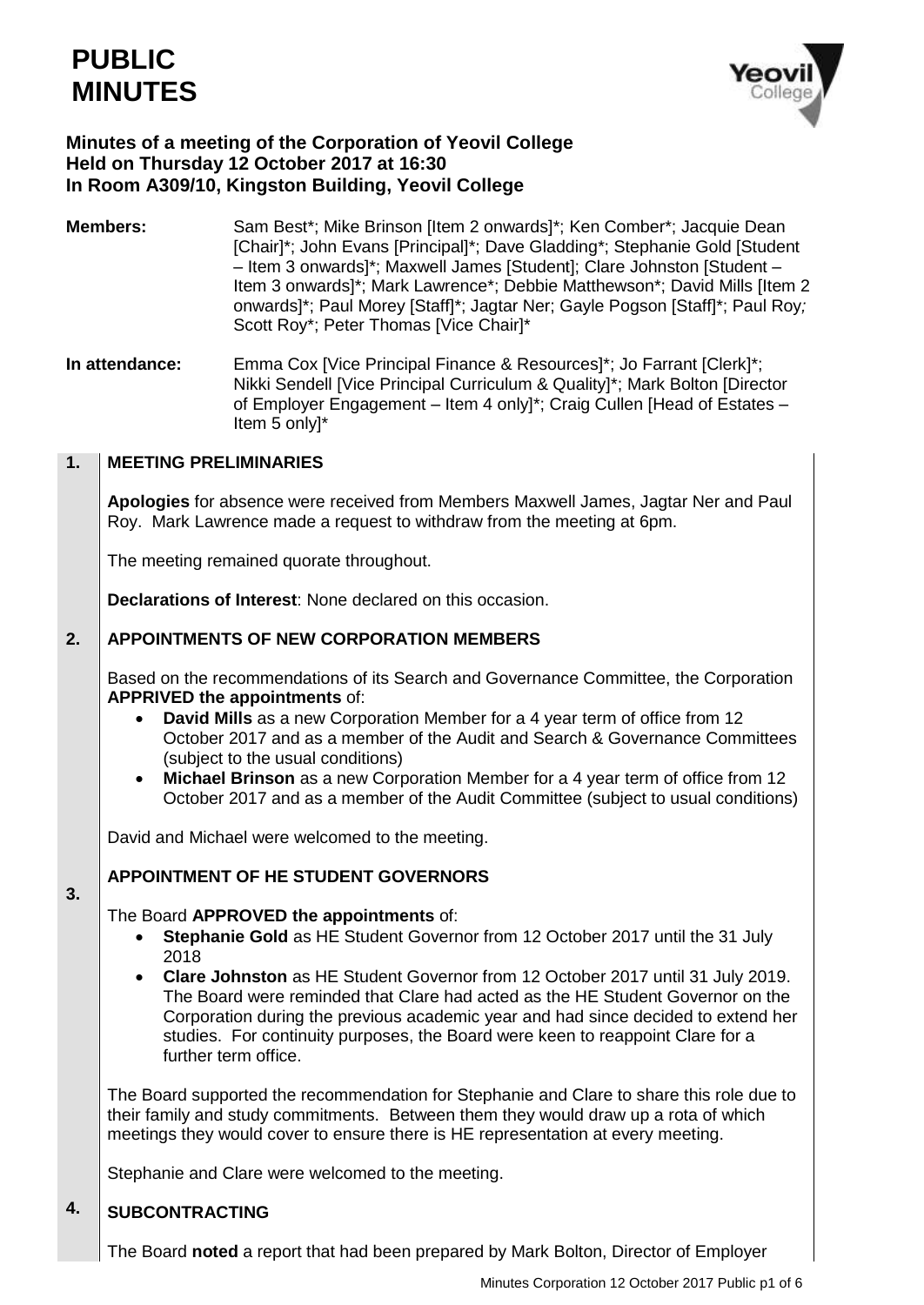Engagement in respect to subcontracting arrangements for 2017/18.

Governors were reminded of the Governments initial intention during the apprenticeship reform to remove subcontracting as an operating model, however the response from employers and providers reversed this intention and as such cleared subcontracting as a legitimate way of delivering training.

Particular points from the report were referenced:

- The number of subcontractors would increase from 5 in 2016/17 to 13 in 2017/18 with a further increase expected over the next few months as new levy paying employers complete tender exercises. The College is currently in discussions with 6 additional levy payers and it is hopeful that they will choose the College as their partner.
- A Subcontractor Partner Toolkit is in its final stages of development to assist new subcontractors who do not have the knowledge to manage and administrate apprenticeship training and funding.

The Board then **APPROVED** the recommended subcontracting levels for 2017/18 having considered and noted the following values:

 Predictions attached to levy partners relative to planned starts for 2017/18 indicate a value of £521,240 worth of funding of which £387,003 will be paid to contractors for delivery. The College will therefore retain £134, 237.

One member questioned the College's obligation to oversee quality of subcontractors. The Board were reassured that the Colleges processes were compliant with ESFA guidelines and that this was evidenced during an internal audit of subcontracting undertaken by Mazars LLP.

The Board then **noted** the Subcontracting Procedures Manual 2017/18.

Mark Bolton was thanked and left the meeting at 5.30pm.

#### **5. NEW BUILD UPDATE**

The Board noted an on screen presentation from Craig Cullen, Head of Estates on the developments to date in respect to the two new builds. The following points were noted:

# **Davinci Restaurant**

- on course to open and be fully operational immediately after half term (30 October 2017)

# **Construction**

- white cladding to maintain synergy with other estate buildings
- Motor Vehicle to move on site after Christmas

In addition the Board also learned the outcomes of the ESFA Fire Risk Assessment and Cladding Survey. The Board were reassured to learn that following an assessment of the Kingston Building, Yeovil College was not affected by any regulations primarily due to the building being under 5 storeys in height.

Craig Cullen was thanked and left the meeting at 5.45pm.

#### **6. CHAIR'S REPORT**

The Board noted the Chair's Report which included updates on:

- The resignation of Amanda Broom
- Headlines from today's earlier Search and Governance Committee (no Board approvals required). The Board were informed that the Committee had today conducted a self-assessment of the Board's performance against The AoC Code of Good Governance for English Colleges which the College had voluntarily adopted in August 2015. This was the first assessment of this kind against The Code and was the only recommendation made by the internal auditors during the Corporate

**Clerk**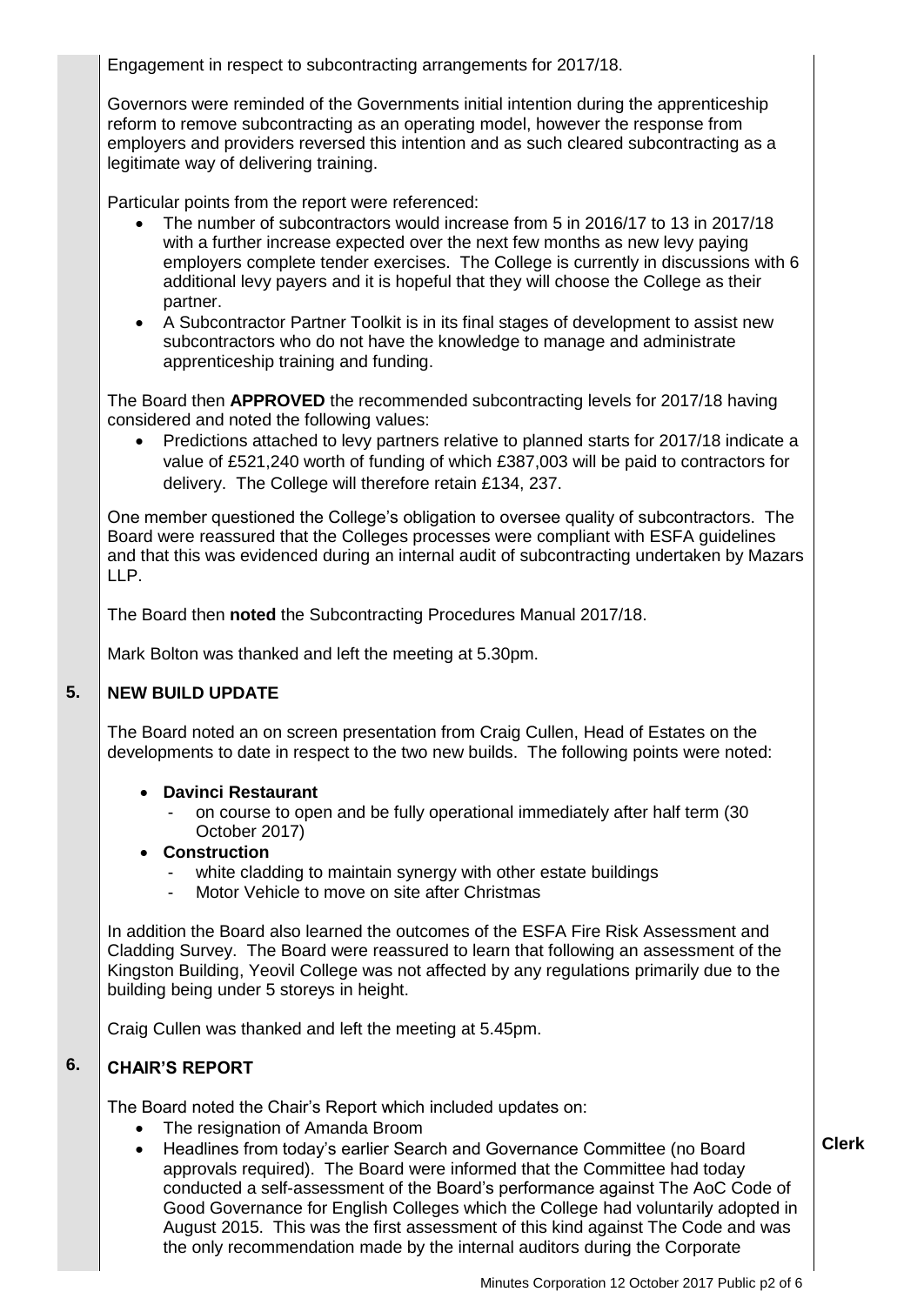|                  | Governance internal audit back in March 2017. The Board was reassured by the<br>outcome of the self-assessment that confirmed the Board is performing very strongly<br>against the values and principle responsibilities set out in The Code with only two<br>areas of non-compliance found. The full report of the self-assessment would be<br>shared with the Board after today's meeting and the two areas of non-compliance<br>investigated further.<br>Headlines from the Informal Strategy Group Meeting which had taken place on the<br>2 <sup>nd</sup> October 2017. The Board referred to the notes that had been recorded by the<br>Clerk as an aide memoire. |                           |
|------------------|-------------------------------------------------------------------------------------------------------------------------------------------------------------------------------------------------------------------------------------------------------------------------------------------------------------------------------------------------------------------------------------------------------------------------------------------------------------------------------------------------------------------------------------------------------------------------------------------------------------------------------------------------------------------------|---------------------------|
|                  | Confidential minutes in respect to this item are recorded separately.                                                                                                                                                                                                                                                                                                                                                                                                                                                                                                                                                                                                   |                           |
| $\overline{7}$ . | <b>MINUTES OF CORPORATION MEETINGS</b>                                                                                                                                                                                                                                                                                                                                                                                                                                                                                                                                                                                                                                  |                           |
|                  | The Board APPROVED the following minutes as correct records and the public minutes for<br>website publication:<br>06 July 2017 Public<br>06 July 2017 Confidential                                                                                                                                                                                                                                                                                                                                                                                                                                                                                                      |                           |
|                  | Both sets of minutes were signed by the Chair.                                                                                                                                                                                                                                                                                                                                                                                                                                                                                                                                                                                                                          |                           |
| 8.               | <b>MATTERS ARISING</b>                                                                                                                                                                                                                                                                                                                                                                                                                                                                                                                                                                                                                                                  |                           |
|                  | The action and query sheet was noted, reviewed and updated. Actions were either<br>complete, included elsewhere on today's agenda or being appropriately tracked and carried<br>forward.                                                                                                                                                                                                                                                                                                                                                                                                                                                                                |                           |
|                  | In respect to the action recorded at the $6th$ July 2017 meeting concerning the level of<br>investment the College aspires to make on updating its existing buildings, the Board were<br>informed that a Buildings Conditions Tender had been submitted at a cost of £30k. The<br>Board would receive full outcomes in due course.                                                                                                                                                                                                                                                                                                                                      | <b>Principal</b>          |
|                  | The Board should also expect to receive a report from the Head of Estates in respect to the<br>condition of the Kingston Building. This report is expected at the December meeting.                                                                                                                                                                                                                                                                                                                                                                                                                                                                                     | Head of<br><b>Estates</b> |
| 9.               | <b>TEACHING AND LEARNING</b>                                                                                                                                                                                                                                                                                                                                                                                                                                                                                                                                                                                                                                            |                           |
|                  | The Board noted the draft minutes from the Quality and Assurance Committee Meeting<br>which had taken place on the 25 September 2017 and detailed 2016/17 learner outcomes,<br>subject areas of concern and 2017/18 student numbers.                                                                                                                                                                                                                                                                                                                                                                                                                                    |                           |
|                  | The next Committee meeting would be scheduled to take place in February 2018 and all<br>Board members will be invited to attend. This meeting will review conversion rates.                                                                                                                                                                                                                                                                                                                                                                                                                                                                                             |                           |
|                  | The Board then discussed the contents of a paper that had been prepared by Nikki Sendell<br>which detailed the outcomes of a range of student surveys that had been conducted during<br>2016/17:                                                                                                                                                                                                                                                                                                                                                                                                                                                                        |                           |
|                  | September 2016 Induction Survey<br>October 2016 Ofsted Survey<br>February / April 2017 FE Choices Survey<br>April/June 2017 College Survey                                                                                                                                                                                                                                                                                                                                                                                                                                                                                                                              |                           |
|                  | Particular points noted:<br>Induction Survey demonstrated a very positive position with many responses<br>$\bullet$<br>exceeding scores recorded the previous year.<br>Volume and content of the Ofsted Survey (opened for learners to complete over the<br>$\bullet$<br>time from the notice of the visit to the end of the inspection) was generally positive.<br>Following positive FE Choices results for employer and destination surveys, the<br>$\bullet$<br>decision was made to reinstate the survey however the timing did not result in the<br>positive outcome the induction survey had indicated. The results for adult learners                           |                           |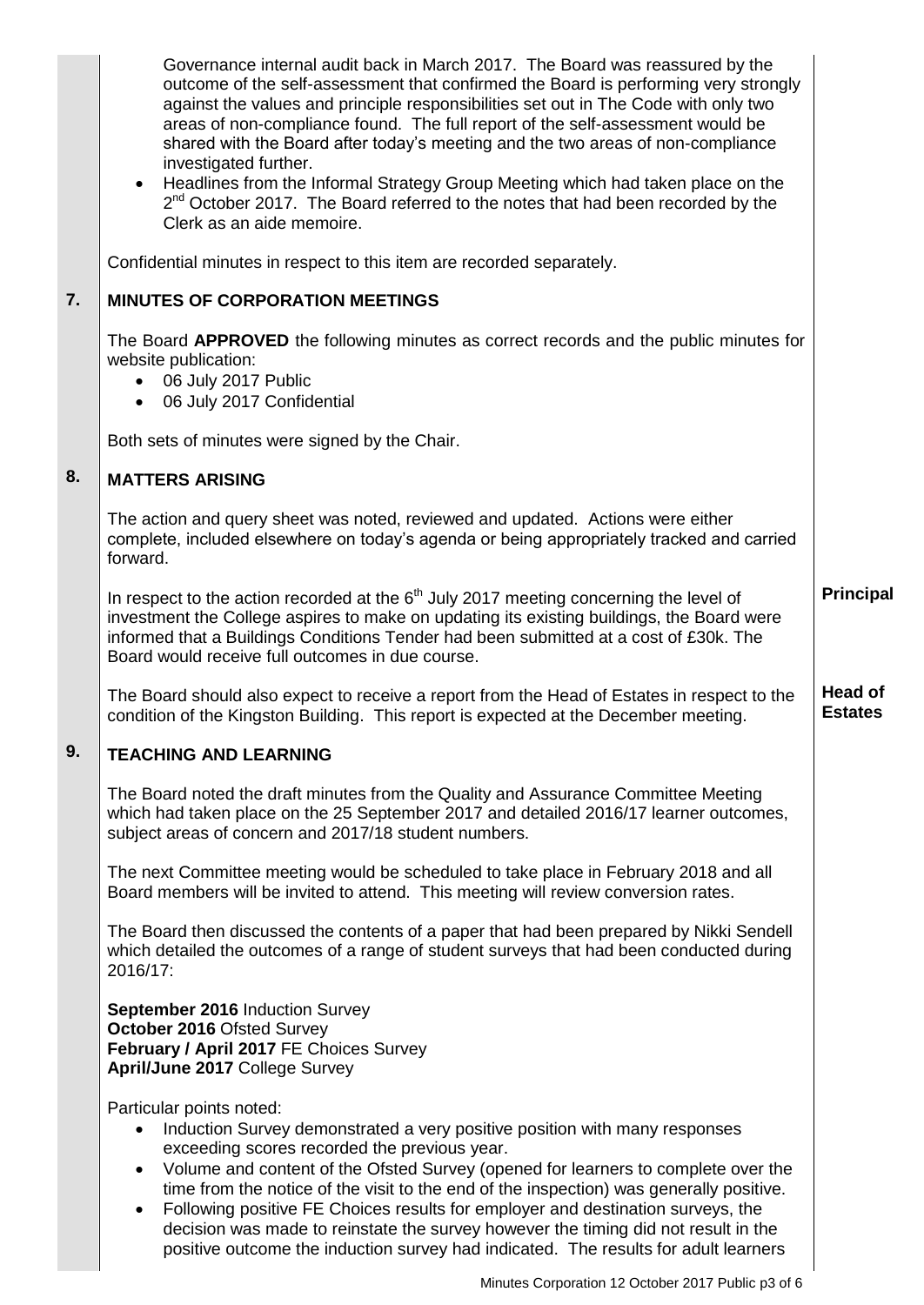were significantly more positive than those for the 16-18 learners.

 The outcomes of the final college survey (April/June) were disappointing. Lower scores were recorded in areas which had been under scrutiny during the year.

A list of actions to address the areas of poor outcomes was noted. Benchmarking against other colleges will be measured in the SAR.

Mark Lawrence left the meeting at 6pm. The meeting remained quorate.

#### **10. FINANCIAL UPDATE**

The Board discussed the related financial commentary within the July Management Accounts in addition to noting a verbal update from the Vice Principal Finance and Resources. Outcomes of discussions were recorded separately in a confidential set of minutes.

For the benefit of new members, the Board were reminded that the Financial Statements for 2016/17 would be signed off at the  $7<sup>th</sup>$  December 2017, following audit fieldwork by the College's external auditors during week commencing 16 October 2017.

The latest KPIs were then reviewed in detail. The Board were informed of changes to the format of presenting the KPIs. From October onwards, these would be included within the management accounts.

The Board were then asked to note a revised Banking Facilities letter following the changes to the overdraft facility as detailed in a confidential set of minutes from the Board meeting held on 06 July 2017. The letter had been signed by the Principal and the Vice Principal Finance and Resources in acceptance of the facilities.

#### **11. INSURANCE PREMIUMS 2017/18**

The Board **APPROVED** the insurance arrangements for 2017/18 in line with section 20.1 of the Financial Regulations 2017.

The Board noted three areas of cover were premiums have increased significantly:

- Property Damage (including computers) an increase due to inflationary uplift on building and contents
- Employers Liability premiums rated on income, wages and salaries
- Professional Indemnity substantial increase due to claims

The Board were also made aware that the College is entering its final year of a long term agreement with Marsh and will therefore be subject to a re-tendering process for 2018/19 and subsequent years.

#### **12. PRINCIPAL'S REPORT**

The Corporation **noted** the Principal's Report. On this occasion there was particular emphasis upon:

- Learner Outcomes 2016/17
- Learner Numbers 2017/18
- School Partnership update
- 14-16 Developments
- Work Placement update
- Somerset University update
- Somerset Business of the Year
- $\bullet$  DFE T Level concept testing
- General Sector updates

There were no strategic actions within the report that required Board approval. The Board were informed that the College plans to submit a bid for the National Leaders Programme funded by the Strategic College Improvement Fund (SCIF). Principals will be required to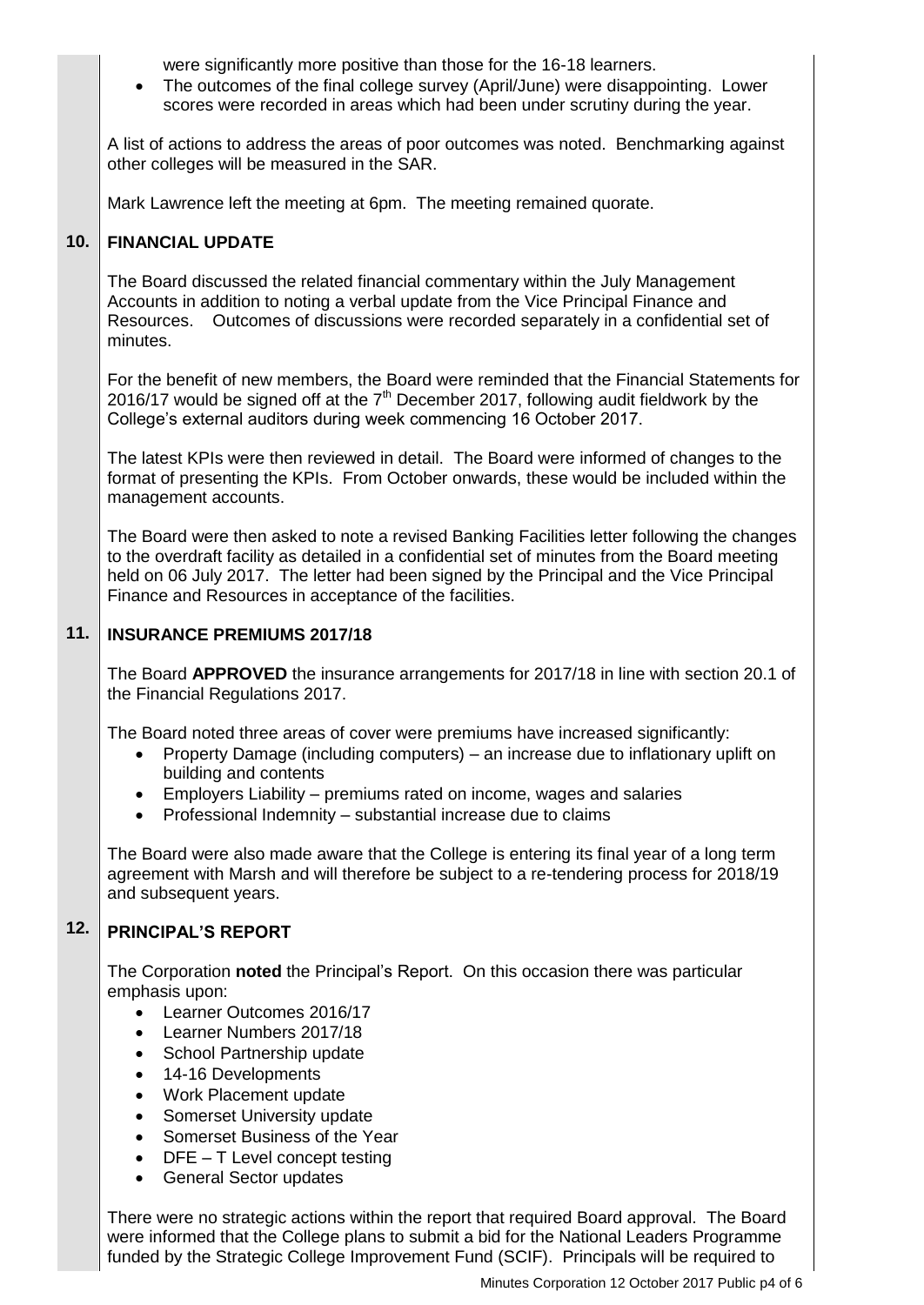supply evidence of a track record of improving standards. The Board was supportive of this intention as long as involvement does not interfere with the day job of those involved.

The Board noted the first adaption of the Operating Statement for 2017/18. This will be reviewed at each Board meeting and RAG rated accordingly.

#### **13. LEGAL, POLICY and REGULATORY MATTERS**

# **Children's Centre Policy**

The Board **APPROVED** the Child Protection and Safeguarding Children Policy. This policy relates to the Yeovil College Nursery. The policy sets out how the Nursery complies with statutory responsibilities relating safeguarding and promoting the welfare of children who attend there.

# **Treasury Management Report**

The Corporation **noted** the Treasury Management Report which detailed treasury activities undertaken during 2016/17 as prescribed in the Financial Regulations. No short/medium term investments were made during this period. The Board were also reminded of the changes to the overdraft facility effective from 01 August 2017.

### **Annual Safeguarding Audit**

The Board were informed that the online self-assessment audit would be submitted to the Support Services Education by mid-November. The Board will be asked to approve the audit documentation at its meeting in December 2017.

# **Safeguarding and Equality & Diversity (SED)**

The Board **noted** a verbal update on Safeguarding and E&D presented by the Vice Principal Curriculum and Quality. In particular, the Board noted that 18 incidents had occurred since the start of this academic year and are more complex than ever before and that in the region of 150 new learners had been identified as vulnerable.

The CSE case in Yeovil is expected to make the headlines in mid-November which has the potential to put Yeovil in the spotlight for all the wrong reasons.

# **Lead Governors Voice: Safeguarding and Equality & Diversity (SED)**

Sam Best, Safeguarding Lead Governor informed the Board of the robust counselling service that has been offered at the College since January 2015 which now has a team of 7 counsellors, 3 of them fully qualified. 39 clients had received counselling during 2016/17. Sam informed the Board that the Lead Counsellor Co-ordinator would soon be leaving the role and expressed her concern on the impact this may have on the service. Sam will further discuss this with the Principal outside of today's meeting.

### **Student Voice**

The Board were informed by the HE Student Governor that the enrolment process this year had run effortlessly. The Board were delighted with this announcement.

### **Staff Voice**

The Board were informed that staff morale was high with a real sense of team work with many staff getting involved in the enrolment and open evening events. The Board were also informed that the Macmillan Coffee Morning held on the morning of 29 September 2017 had raised £770.

#### **14. RISK MANAGEMENT AND INTERNAL CONTROLS**

The Board were asked to note business of the Audit Committee which had last met on 27 September 2017.

# **Internal Audit Annual Report 2016/17**

Mazars LLP had presented their Internal Audit Annual Report 2016/17 to the Committee which summarised the internal audit work during 2016-17, providing its annual opinion, benchmarking information and an assessment of the performance of Internal Audit. External benchmarking by Mazars showed Yeovil College compared favourably against their external FE college base. A total of 10 Internal Audit visits took place during the year with the majority providing substantial assurance; Recruitment and Retention (Substantial);

Minutes Corporation 12 October 2017 Public p5 of 6